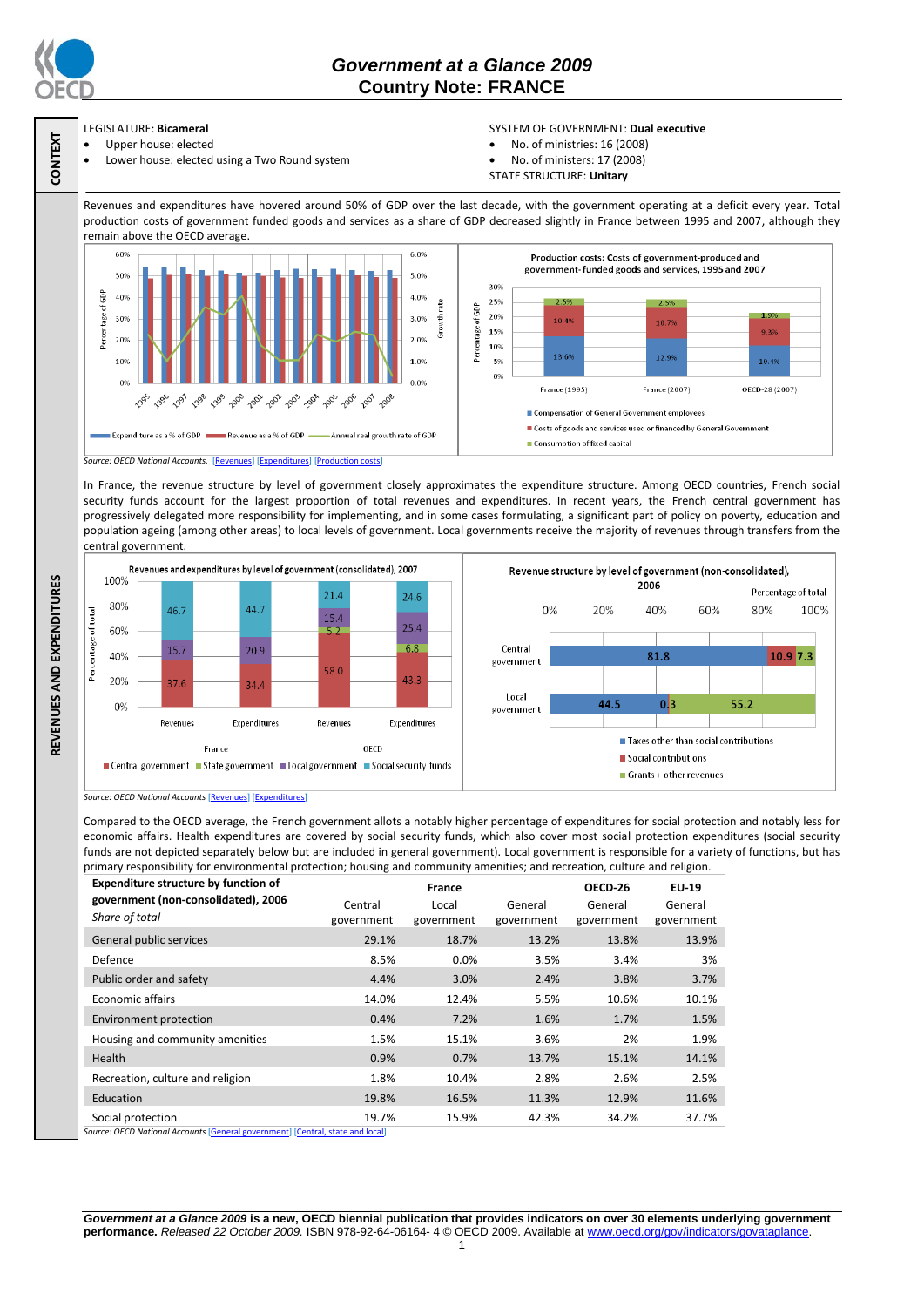



In France, government employment represents approximately 22% of the total labour force, around 8 percentage points higher than the OECD average. Government employment in France is roughly divided between central and local levels of government. All teachers are employed at the central level; employees in education, including teachers and non-teachers, represent 52% of the central government workforce. As the central government has delegated more responsibility for developing policy and providing services to local governments over the past decade, lower levels of government have been recruiting heavily resulting in an overall increase in the share of the labour force employed by government. As of 2005, the State had not reduced its number of its civil servants in line with the reduction in its responsibilities.

*Source: OECD Comparison of Employment in the Public Domain Survey and Labour Force Survey*

[\[General government employment\]](http://dx.doi.org/10.1787/723622503117) [\[Distribution by level\]](http://dx.doi.org/10.1787/723627140760)

Females represent a significantly higher proportion of the central government workforce in France than the total labour force. Within central government, the representation of females in senior managerial positions in France is lower than the OECD average (24%). The central government workforce is ageing more rapidly than the general labour force. Almost a third of all central government staff will retire in the next 15 years.

*Source: OECD Strategic HRM Survey and Labour Force Survey* [\[Female participation\]](http://dx.doi.org/10.1787/723642841533) [\[Ageing\]](http://dx.doi.org/10.1787/723656070327)

The French central government's HRM system is career-based, with access to entry-level government jobs through a strict examination system and promotions from within. The system is also highly centralized with a low level of delegation of authority to line managers to determine HRM policies. However, the central government has placed an increased emphasis on performance based management both in terms of performance assessments and the use of performance-related pay. The French central government is also characterised by a cadre of senior civil servants that are managed separately.

*Source: OECD Strategic HRM Survey* [\[Delegation\]](http://dx.doi.org/10.1787/723663744332) [\[Recruitment\]](http://dx.doi.org/10.1787/723668744361) [\[Performance management\]](http://dx.doi.org/10.1787/723750171710)

The French central government has published a medium-term (4 year) budget perspective since 1998. France introduced performance information in the budget process in 2006. Performance goals and indicators for the upcoming fiscal year are included in the budget documentation together with actual performance against the previous year's goals. A performance audit committee oversees the relevance and methodology of the indicators. Managers are granted relatively more flexibility to make changes to budgeted funds than in other OECD countries, with the parliament approving the budget at the level of missions (where missions may cover one or more public organisations).

*Source: OECD International Budget Practices and Procedures Database* [\[Medium-term\]](http://dx.doi.org/10.1787/723856770865) [\[Performance budgeting\]](http://dx.doi.org/10.1787/723863437686) [\[Executive flexibility\]](http://dx.doi.org/10.1787/723876713213) OECD Journal on Budgeting[: www.oecd.org/gov/budget/journal](http://www.oecd.org/gov/budget/journal)

Overall, France exhibits a high-degree of e-government readiness characterised by an educated population, above average broadband penetration and a high level of services available on line. Compared to other OECD countries, France exhibits a high level of sophistication in the services offered, meaning that users are able to submit forms on line and most sites offer personalisation options. In addition, most e-government services are accessible via the national portal. However, in France, the Law on Information Technology and Freedom of 1978 prohibits administrations from using unique identifiers and from interconnecting data held by different administrations, except in exceptional cases justified and validated by legislative texts regulations. Thus, horizontal pro-activity in favor of citizens is out of reach.

*Source: United Nations E-Government Readiness Knowledge Base, Eurostat.* [\[Readiness\]](http://dx.doi.org/10.1787/724248078408) [\[Uptake\]](http://dx.doi.org/10.1787/724264662272)  $[OFCDF-G]$ 

*Government at a Glance 2009* **is a new, OECD biennial publication that provides indicators on over 30 elements underlying government performance.** *Released 22 October 2009.* ISBN 978-92-64-06164- 4 © OECD 2009. Available at www.oecd.org/gov/indicators/govataglance.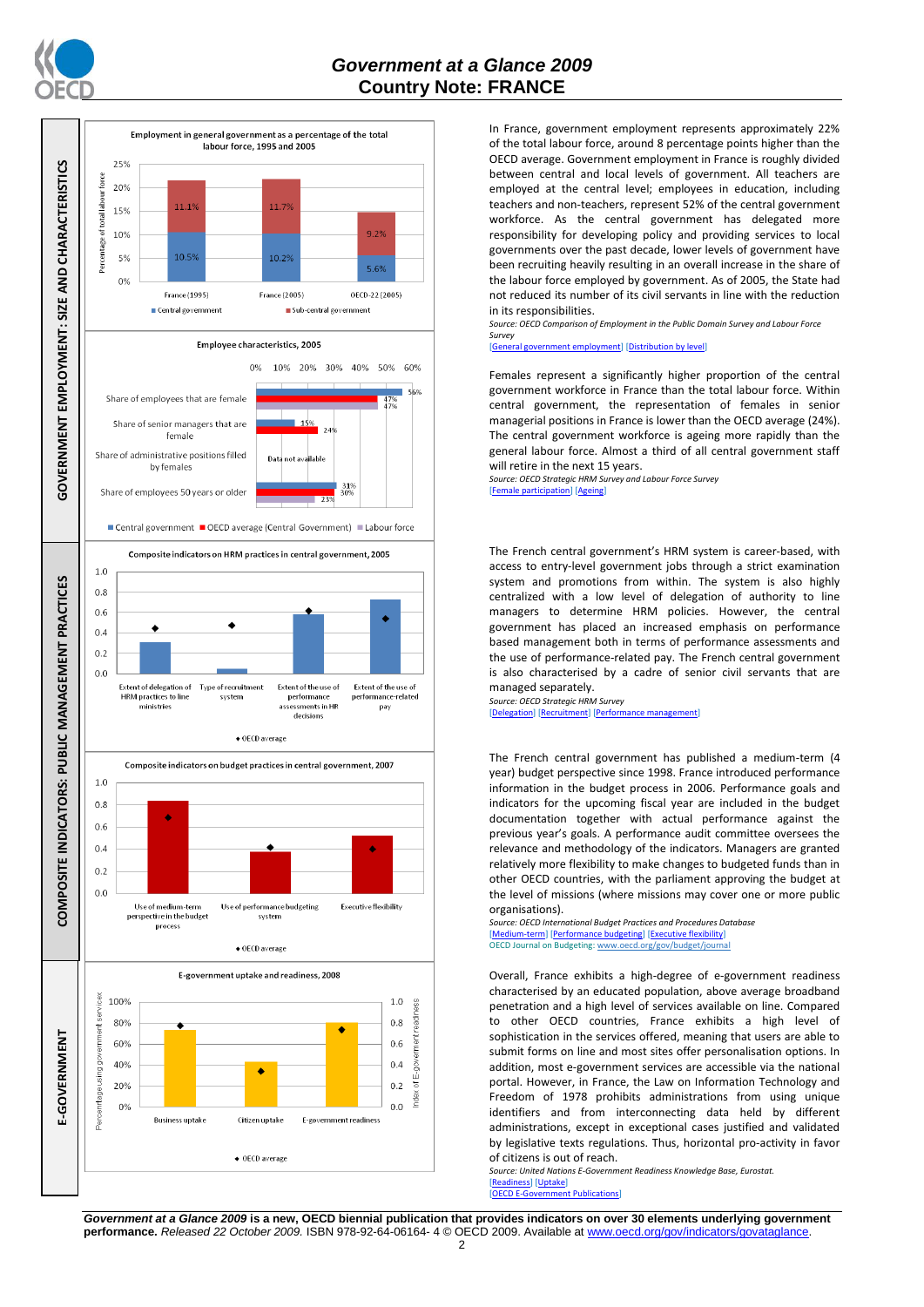

**INTEGRITY**

**REGULATORY MANAGEMENT**REGULATORY MANAGEMENT

**Types of information central government decision makers are required to disclose and level of transparency, 2009**

|                                                                                               | <b>Requirements for</b><br>disclosure | President | Prime<br>Minister | Minister  | Lower House<br>Legislators | <b>Upper House</b><br>Legislators |
|-----------------------------------------------------------------------------------------------|---------------------------------------|-----------|-------------------|-----------|----------------------------|-----------------------------------|
|                                                                                               | <b>Assets and liabilities</b>         | <b>DP</b> | D                 | D         | D                          | D                                 |
|                                                                                               | Loans                                 | <b>DP</b> | D                 | D         | D                          | D                                 |
|                                                                                               | Sources and level of                  | <b>ND</b> | <b>ND</b>         | <b>ND</b> | <b>ND</b>                  | <b>ND</b>                         |
|                                                                                               | income                                |           |                   |           |                            |                                   |
|                                                                                               | Outside positions                     | <b>ND</b> | <b>ND</b>         | <b>ND</b> | <b>ND</b>                  | <b>ND</b>                         |
|                                                                                               | Gifts                                 | <b>ND</b> | <b>ND</b>         | <b>ND</b> | <b>ND</b>                  | <b>ND</b>                         |
|                                                                                               | Previous employment                   | <b>ND</b> | <b>ND</b>         | <b>ND</b> | <b>ND</b>                  | <b>ND</b>                         |
| D= Disclosed; DP= Disclosed and publicly available; ND= Not<br>disclosed; NA= Not applicable. |                                       |           |                   |           |                            |                                   |

### **Requirements for Regulatory Impact Analysis (RIA) processes used by central governments**

|                                                                     | 2005                         | 2008                         |
|---------------------------------------------------------------------|------------------------------|------------------------------|
| Quality reviewed by body<br>external to Ministry preparing<br>rules | No                           | Yes                          |
| Required for draft primary laws                                     | In selected<br>cases         | Only for major<br>regulation |
| Required for draft subordinate<br>regulations                       | In selected<br>cases         | In selected<br>cases         |
| Required to quantify costs                                          | No                           | Only for major<br>regulation |
| Required to quantify benefits                                       | Only for major<br>regulation | Only for major<br>regulation |
| Required to publicly release<br>results                             | No                           | No                           |

**Extent of programs for reducing administrative burdens at the central level of government**

|                               | 1998 | 2005 | 2008 |
|-------------------------------|------|------|------|
| Explicit programme exists     | No   | Yes  | Yes  |
| Includes quantitative targets | No   | Yes  | Yes  |

Compared to other OECD countries, France requires decision makers in the executive and legislature to disclose a relatively fewer number of private interests. While decision makers are required to disclose financial insterests, they do not have to disclose potential conflicts in other areas, and (except for the President) these disclosures are not made public. Disclosures for the President are published in the official Gazette at two points in time: before assuming office and after leaving office. With the aim of reinforcing transparency, a single Ethics Commission was created in June 2007 to centralise what were previously three separate commissions that were established in 1995. The Ethics Commission handles all individual cases related to post-public employment and the accumulation of activities. *Source: OECD Survey on Integrity*

[\[Disclosures\]](http://dx.doi.org/10.1787/724123642681)

The 2005 and 2008 surveys of Indicators of Systems of Regulatory Management examined the extent of governance practices designed to improve the quality of regulation in OECD countries. Among the most important practices are: the use of regulatory impact analysis (RIA) to assess the cost and benefits of new regulation and the institutional oversight of the quality of regulations; and the design of programs to reduce the costs of administrative activities on business and citizens.

The French simplification policy combines a programme to simplify existing laws and procedures with a programme to modernise the public administration that includes the development of egovernment. In 2007, the government committed to reduce the administrative burdens imposed on businesses by 25% by 2012, with a focus on the 1 000 most burdensome or irritative formalities. Impact assessment was introduced in the mid 1990s. As results were limited, the requirements were strengthened as part of the constitutional reform of 2008. As of September 2009, impact assessment is mandatory for all all draft laws going to the Council of State and the Parliament.

*Source: OECD Survey on Regulatory Management.*

[\[RIA\]](http://dx.doi.org/10.1787/724045144354) [\[Administrative simplification\]](http://dx.doi.org/10.1787/724058851054) Regulatory Management Indicators[: www.oecd.org/regreform/indicators](http://www.oecd.org/regreform/indicators)

EU 15 reviews on Regulatory Reform[: www.oecd.org/gov/regref/eu15](http://www.oecd.org/gov/regref/eu15) Background reports on Regulatory Reform[: www.oecd.org/regreform/backgroundreports](http://www.oecd.org/regreform/backgroundreports)